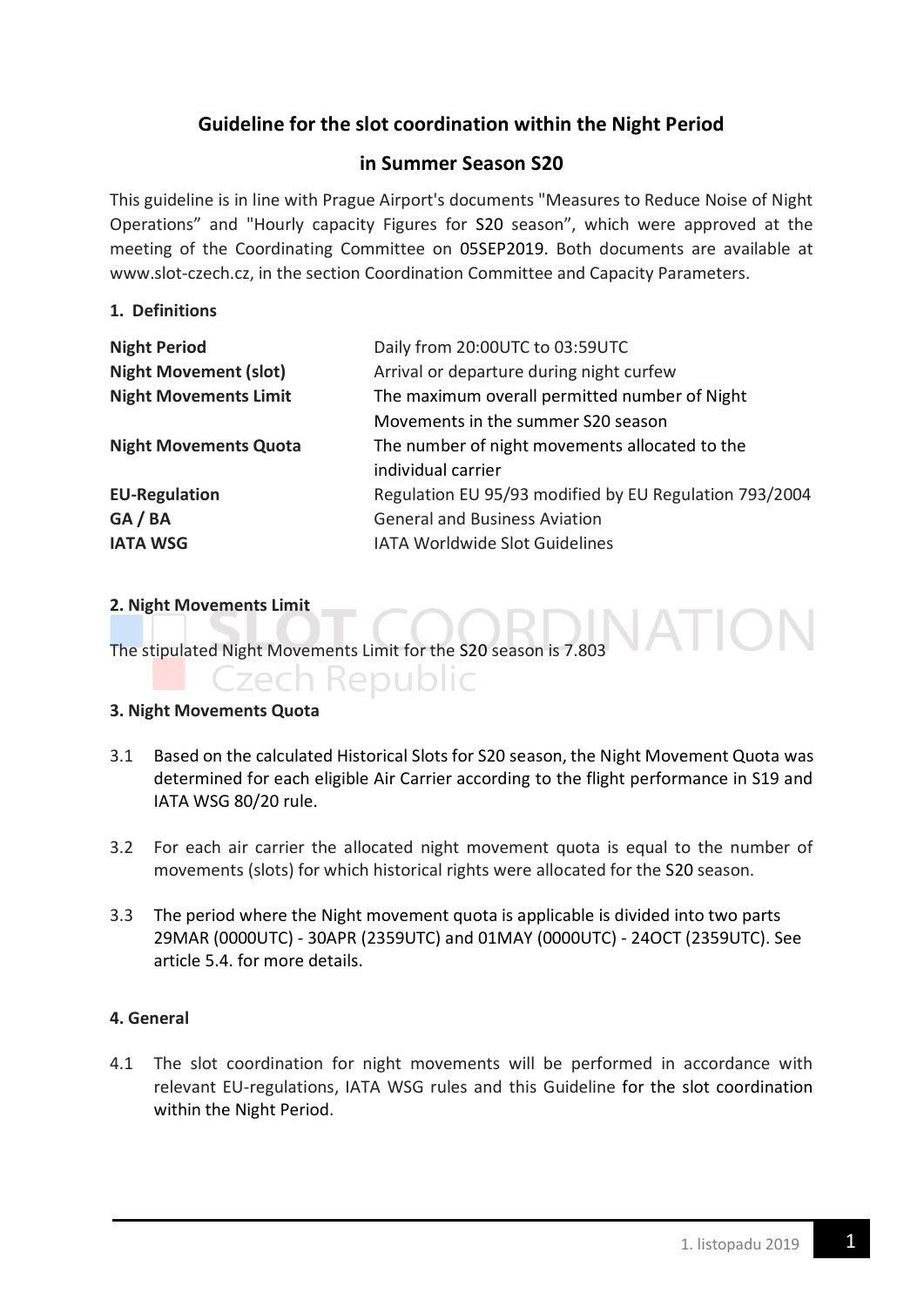- 4.2 The Night Movements Limit was determined by Prague Airport to reduce the noise pollution of surrounding communities. Its aim is to create a space for delayed arrivals and departures by reducing the planned number of night movements.
- 4.3 Slot Coordination Czech Republic is responsible for slot-coordination and monitoring of planned operations.
- 4.4 It is of an utmost importance for the Aircraft operators to perform the flights with airports slots cleared outside the Night Period strictly at the cleared times and try to prevent its operation within the Night Period.
- 4.5 The New Entrant Rule according to the EU-Regulation is not applicable during Night Period.
- 4.6 Slots swap (within the Night Movement Quota) will be permitted only for the exchange of slots of one air carrier or within the meaning of the EU-Regulation, Article 8a, point 1b i) (exchange between parent and subsidiary companies, and between subsidiaries of the same parent company). The slots swap will be subject to the coordinator's approval.
- 4.7 Only flights of an Air Carriers with the Night Movement Quota allocated are permitted during the Night Period. All other flights, as well as empty positioning flights, training flights, GA/BA flights and aircraft technical stops, etc. are subject to an individual exception that can be granted by the Airport Operator – Prague Airport at email address [jiri.vyskoc@prg.aero](mailto:jiri.vyskoc@prg.aero) ( Aviation and Business Director of Prague Airport). n kepu
- 4.8 The instructions do not apply to emergency landing flights, flights connected with human life saving, search and rescue flights.
- 4.9 The instructions do not apply to flights diverting to Prague Ruzyne Airport. In case of departure of the diverted aircraft during Night Period, an airport slot must be requested. In this case, the airport slot will be allocated beyond the night movement limit
- 4.10 For the AOG flights operating during the night period, the coordination rules set out in item 5.6 apply

## **5. Coordination process**

- 5.1 In case of flights during the Night Period, an air carrier may only use the Night Movements Quota allocated to it.
- 5.2 The Night Movements Quota can't be increased or exceeded during the season.
- 5.3 Unused night slots are expired and can't be transferred to another carrier, except as provided in 4.6.
- 5.4 The night slots from the Night Quota allocated to carriers between 29MAR and 30APR 2020 can't be transferred to period after 01MAY 2020.